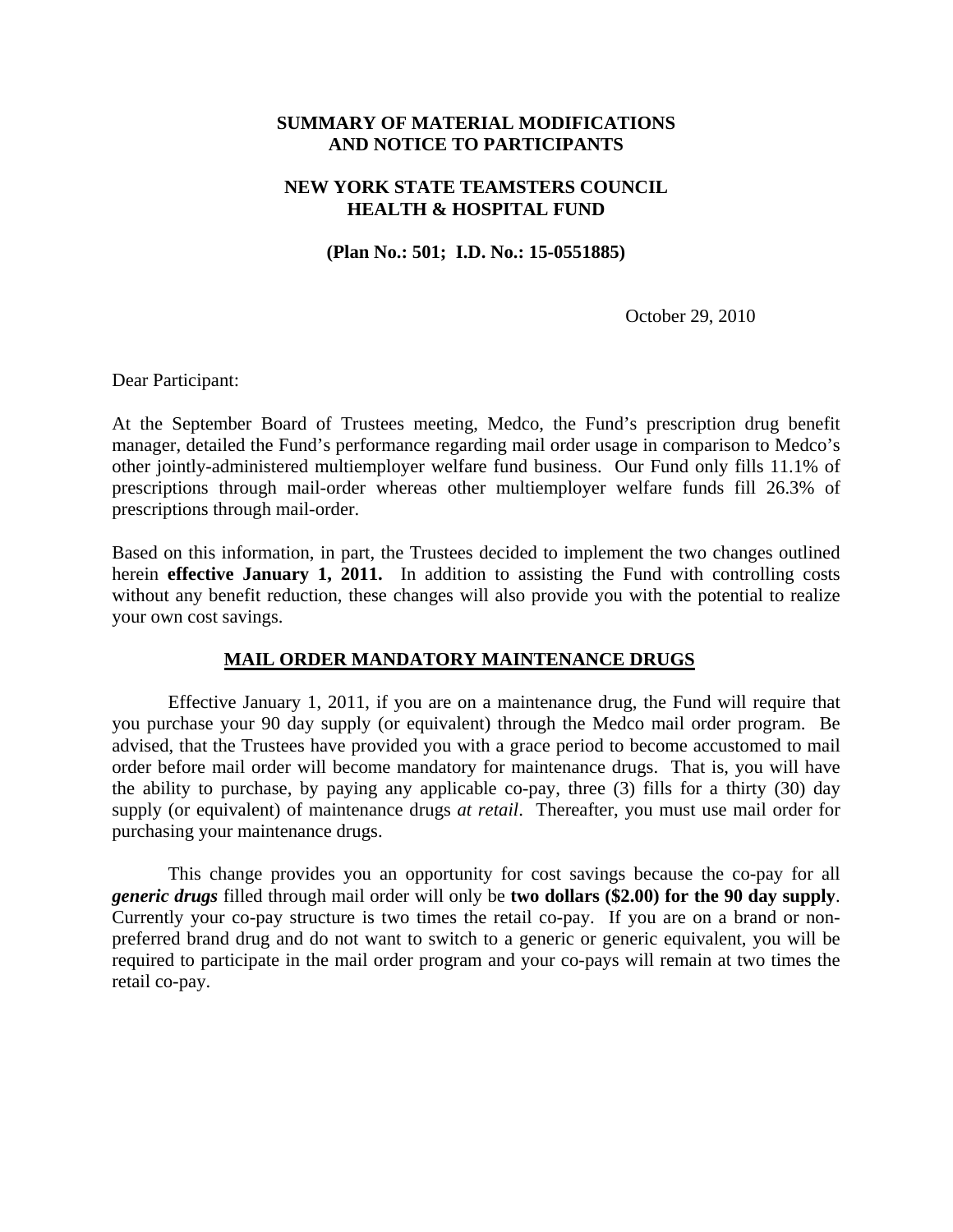To sign up for the mail order you will need to do the following:

- Obtain a new script from your doctor for up to a 90 day supply (important because if you send in a 30 day script, you will still get charged the 90 day copay)
- You or your physician's office can call Medco's Customer Service at 1.888.327.9791 and request a Prescription Fax Form. The physician's office must complete the form and fax it back to Medco on the number they provide. This is only authorized when faxed from the physician's office. A copy of the New prescription fax form is enclosed for your convenience.
- If appropriate, your physician may authorize the prescription for a 90 day supply plus refills for up to one year.
- **Payment Options:** (1) put a credit card on file, or (2) send in a check with the prescription for the correct amount of co-pays, or (3) sign up with Customer Service to have the payment electronically withdrawn from your checking account.

Setting up for the program can also be done by visiting Medco's website at www.medco.com. For first time users you will need to register under **For Members – Register Now.** 

Standard shipping on mail order medications is free of charge and medications will be delivered to your home within eight (8) days after your prescription is received. Expedited shipping is available at an additional charge.

# **PREFERRED DRUG STEP THERAPY**

The Preferred Drug Therapy Program ("Program") encourages the use of generic medications. The Program targets categories of prescription drugs that are clinically interchangeable and where there are good generic alternatives.

Effective January 1, 2011, the Program will cover certain additional medications for the following therapeutic classes: **Migraine (Triptans) and Angiotensin II Receptor Blockers (ARBs)**. Specifically, the following chart outlines the specific target drug and preferred drug for each of the above-referenced therapeutic classes:

| <b>Therapeutic Class</b>                                 | Target Drugs                                                                                                                                           | Preferred Drugs                                                                    |
|----------------------------------------------------------|--------------------------------------------------------------------------------------------------------------------------------------------------------|------------------------------------------------------------------------------------|
| <b>Migraine: Triptans</b>                                | Amerge <sup>®</sup> , Axert <sup>®</sup> , Malalt <sup>®</sup> ,<br>Maxalt MLT®, Treximet®,<br>Zoming <sup>®</sup> , Zoming ZMT <sup>®</sup>           | sumatriptan, Relpax®                                                               |
| <b>Angiotensin II Receptor</b><br><b>Blockers (ARBs)</b> | Atacand®, Atacand HCT®,<br>Benicar <sup>®</sup> , Benicar HCT <sup>®</sup> ,<br>Avapro $\mathcal D$ , Avalide $\mathcal D$ ,<br>Teveten®, Teveten HCT® | Cozaar®, Hyzaar®, Diovan®,<br>Diovan HCT®, Micardis®, Micardis<br>HCT <sup>®</sup> |